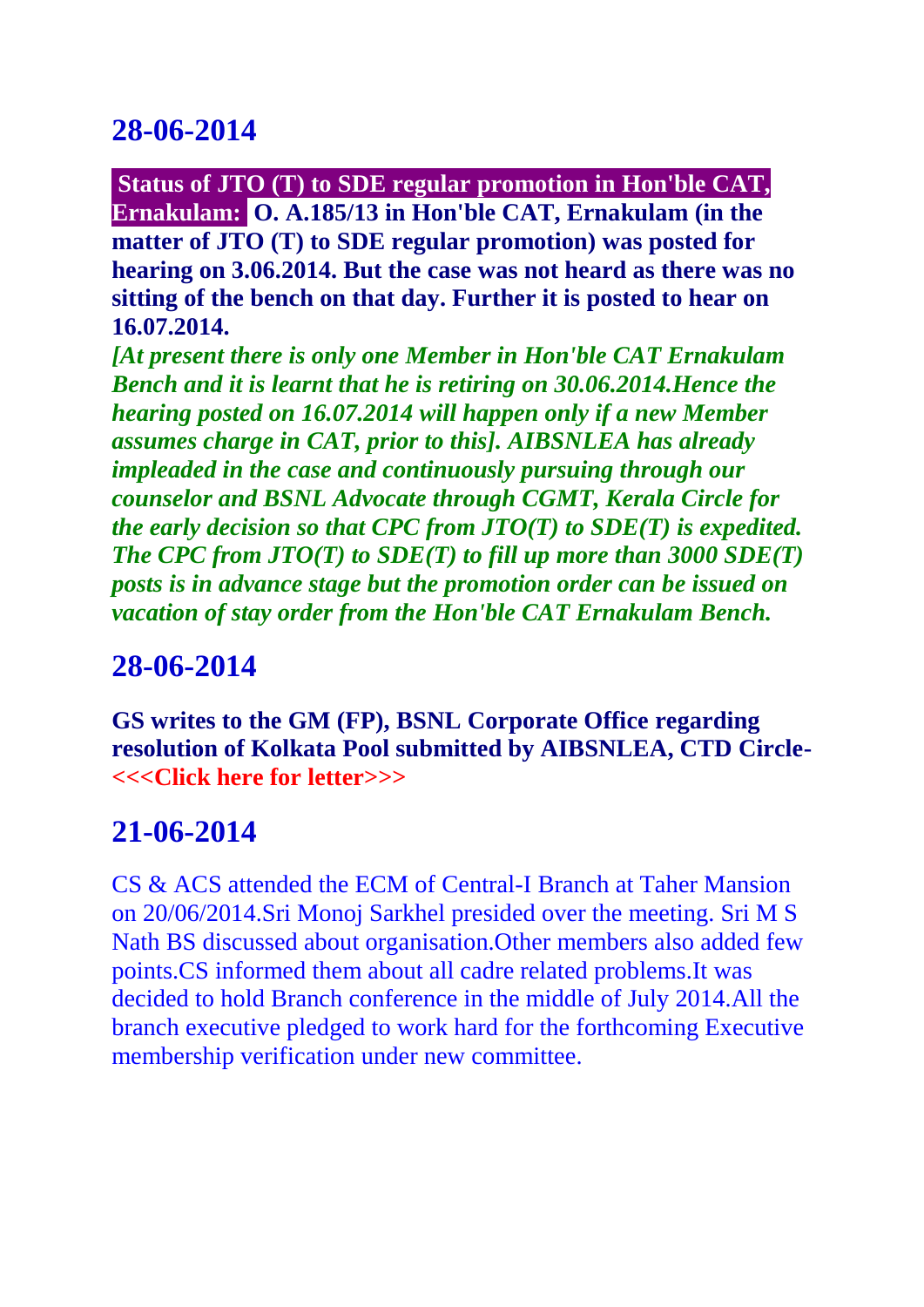CS,ACS,OS & BS/South met GM/CMTS Sri Biswajit Pal on 20/06/2014 at TBZ on a courtesy call.We welcomed him again in CTD.We also expressed our serious concern about horrible situation of mobile service in CTD and suggested some measures.GM appreciated our view and shared some future programme for betterment and sought our co-operation.We informed him that our member are always eager and dedicated for better service of CTD and assured all sorts of co-operation.

GM invited us to discuss elaborately over this matter at a convenient time, we agreed.

## **19-06-2014**

CS & ACSs attended the Forum meeting at Telephone Bhavan on 18- 06-2014 to discuss about our future steps regarding merger proposal of BSNL/MTNL/ITI. Forum/CTD decided to hold meeting in the 2nd week of July regarding this issue and prepare for expressing our resentment on this proposal.It was also decided to meet CGM/CTD as soon as possible regardiding development & other issues of CTD.

## **16-06-2014**

**SR Cell, BSNL Corporate Office issued holding of 1st membership verification of executive Associations-calling up of applications- [<<<Click here for letter>>>](http://aibsnleachq.in/Notice_16.06.2014.pdf)**

**<<<Click here [for facilities regarding recognition of majority](http://aibsnleachq.in/Letter_16.06.2014.pdf)  [representative association of serving Executive](http://aibsnleachq.in/Letter_16.06.2014.pdf) employees in [BSNL>>>](http://aibsnleachq.in/Letter_16.06.2014.pdf)**

**All the CHQ Office Bearers, Advisors, Circle / Branch Secretaries are requested to ensure strengthening of the AIBSNLEA by enrolling maximum numbers of executives to become No. 1 Majority Executive Association.**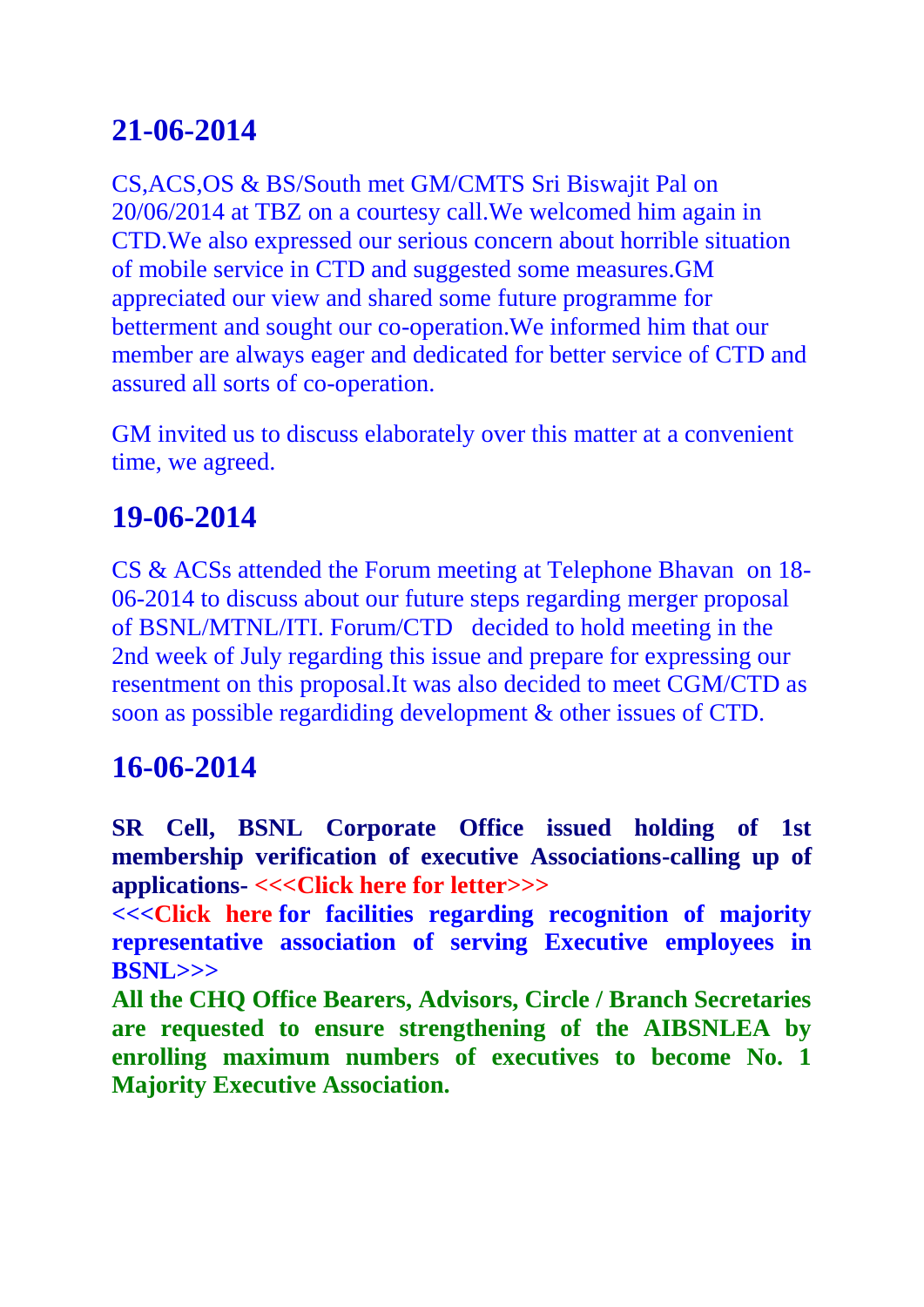CS writes to GS about our resentment regarding "COMMON POOL" proposal of WB[.\(Click to see\)](http://aibsnleawb.org/Prahlad_revised.pdf)

# **11-06-2014**

On 10/06/2014 CS,ACSs,President & FS met GM(Fin) for discussion about some transfer order of accounts wing.Gm gave a patient hearing and assured that order regarding Partha Dassarma will modified/Cancelled within this week.For other orders he has taken our suggestion into consideration.

Later we met PGM for modification of order of Manisha Mukherjee regarding DE(LA),it was assured from DGM(HR) that file is being put up for suitable modification alongwith two others who have applied for change of place etc.Case of Rita Bhattacharjee ais also pursued & we hope finally it will be settled favourably.

# **06-06-2014**

On 04/06/2014 CS,ACS(F) & FS met GM(Fin) regarding some problem and discussed about some anomalies in latest transfer order of Finance wing,Gm appreciated our request and assured to set right some cases and according to our proposal he assured us to extend another meeting for thorough discussion in this regard.

We also discussed about long pending 'mode of imprest payment ' issue in central area.As per decision of CEC we submitted one letter in this regard.GM appreciated our view that the present mode does not conform with accounting practice.He assured us to arrange for zero balance account in the designation as per provision of ERP. [\(see](http://aibsnleawb.org/Imprest_CS_GM(F).docx)  [letter\)](http://aibsnleawb.org/Imprest_CS_GM(F).docx)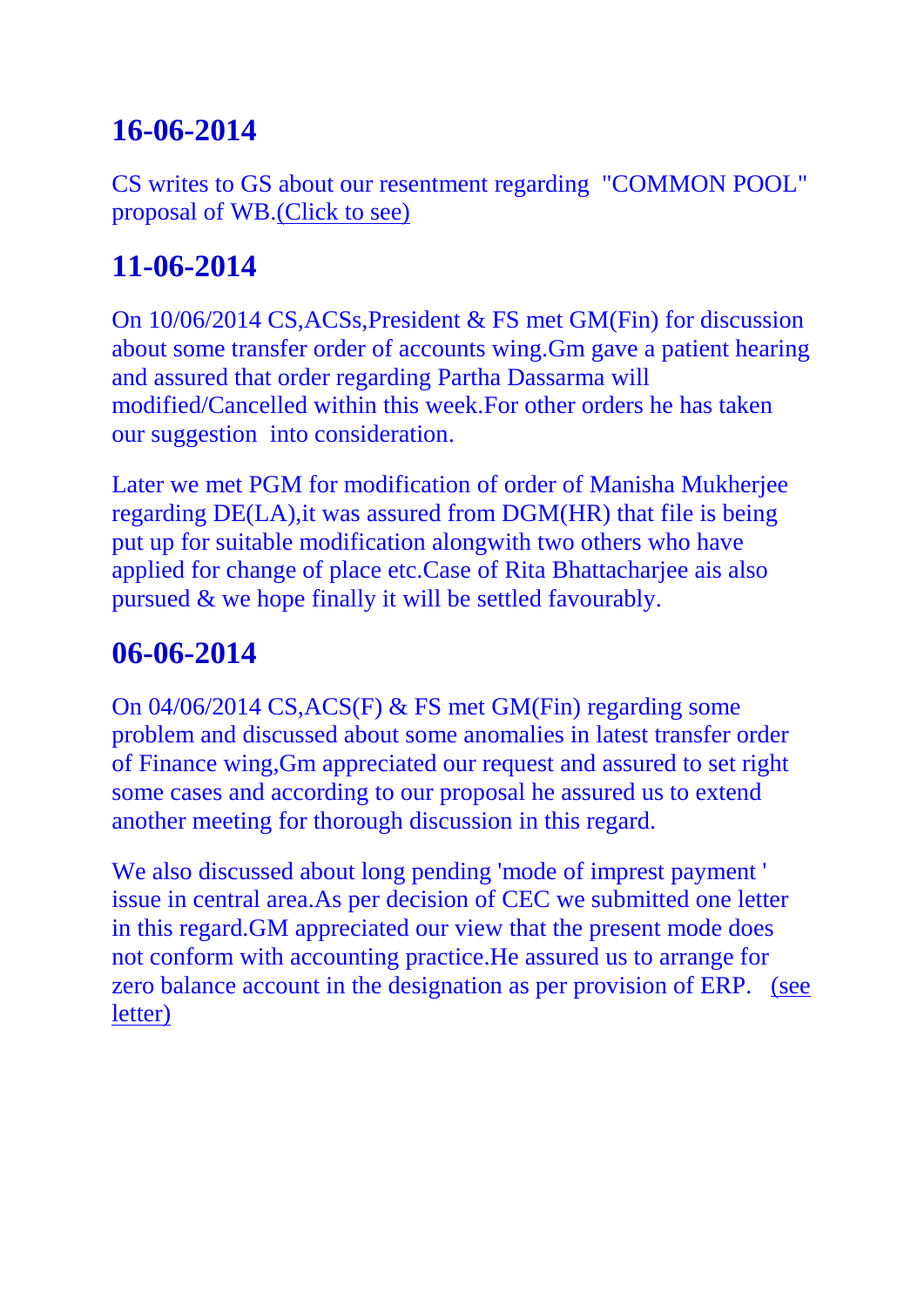A joint General Body Meeting with the AIBSNLEA Members of C.T.D. Circle and West Bengal Circle was held on 30<sup>th</sup> May 2014 at Telegraph Institute Hall, CTO.Building, Kolkata.

The meeting was attended by Shri Prahlad Rai, GS Shri S.K.Jenna, AGS(Civil/Electrical/Arch/TS/TF) and Shri Amit Gupta, Asstt. General Secretary ,AIRBSNLEWA . The venue of the meeting was full of members. Due to huge gathering, many members were compelled to stand beside gates of the hall till completion of the meeting. GS AIBSNLEA, Shri Prahlad Rai, congratulated the comrades of both the Circles for the arranging the meeting gorgeously. GS informed to the Members that BSNL have made the Loss of more then 25000 Crores in last 4 years. In his detailed address Com. GS mentioned that due to un-helping and over-jealous attitude of the Govt. i.e. unjustified payment of spectrum charges (3G & BWA) of Rs. 18,500, non-reimbursement of licenses fee, USO Charges, OPEX Charges, withdrawal of ADC, Non payment of rural subsidy in spite of NTP provisions has adversely affected the viability of BSNL. He informed that BSNL is spending a huge amount on 28,000 rural exchanges in rural areas telecom services but no decision on ADC charges is being taken by the Administrative Ministry. In addition of this Spectrum Allocation and bidding process on High rates are the example of step-motherly behavior of Government towards BSNL, which is a Government owned company. Scarcity of cables, telephone instruments, MLLN Modem, Broadband Modem, Drop wires etc has affected the quality & growth of services. He explained that how the AIBSNLEA is continuously pursuing these viability related issue with the BSNL Management and DOT.

Com GS. Further explained the burning issues of the Headquarters level He explained the situation on the issues like VRS, 30% disinvestment and unbundling of last mile copper cable etc. Com. GS mentioned that the Broadband is the lifeline of BSNL and due to the active role played by the unions/associations, the disinvestment and unbundling of Copper conductor has not taken place in BSNL. Com GS mentioned AIBSNLEA's firm stand for the resolving all the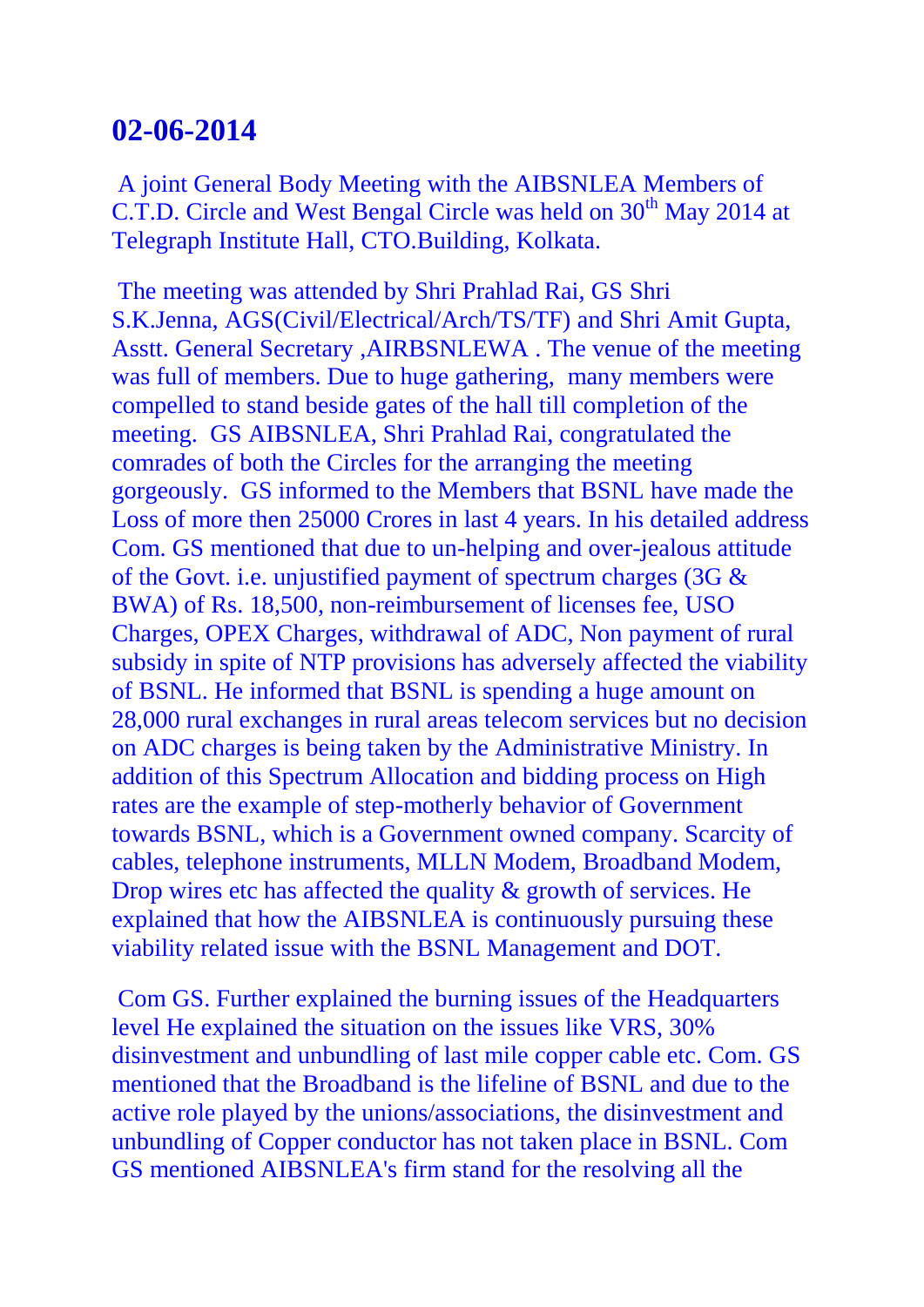pending issues first before merger of BSNL and MTNL. He appraised the status of HR issues related to DPCs , PPS post creation in field units, AD(OL) issues, regularization of Officiating JTOs. E2-E3 Standard pay scales for JTO/SDE, 30% superannuation benefits to the BSNL recruitees, settlement of EPF anomaly, JTO 2007/2008 pay anomaly issue, VRS etc.

Com GS explained the role of AIBSNLEA in the viability of BSNL. GS mentioned the firm Commitment of AIBSNLEA towards the Viability of BSNL. At last he appealed the all Executives' to make every effort with a team spirit and customer care for making BSNL a vibrant organization. In this regard he mentioned the achievement of Southern Circles and requested to follow the work culture of Southern Circles for betterment and survival of BSNL.

#### **Glimpses of Joint GB [<Photo1>](http://www.aibsnleawbtc.org/01.jpg) [<Photo2>](http://www.aibsnleawbtc.org/02.jpg) [<Photo3>](http://www.aibsnleawbtc.org/03.jpg) More Phot[o\(click here\)](http://aibsnleawb.org/GB_300514.docx)**

## **02-06-2014**

The CEC Meeting of AIBSNLEA, Kolkata telephones Circle was held on 30/05/2014 at our Kolkata association office at 3A Chowringhee Place. Com. Prahlad Rai GS,Com. S.K.Jena AGS(civil & electrical),Com. Prasun Mukherjee,Advisor(east)/CHQ and veteran leader Com. Amit Gupta were present in the meeting.The CEC members of CTD welcomed our beloved GS after his arrival in the venue and with a procession and slogan Com.Prahlad Rai was reached to the newly decorated association room, where GS inaugurated the association room. All the guests were felicitated with the flower bouquet as a symbol of love and respect.GS specially mentioned about the decent ambiance & decoration of the room.

After observing one minute silence in the memory of our departed member Com. Sovon Palchowdhury,Ex-JAO/North the meeting started with great enthusiasm. Most of the CEC members from all nook and corners of Kolkata were present the room was jam packed. Com.Tridip chakroborty circle president ,presided over the meeting.